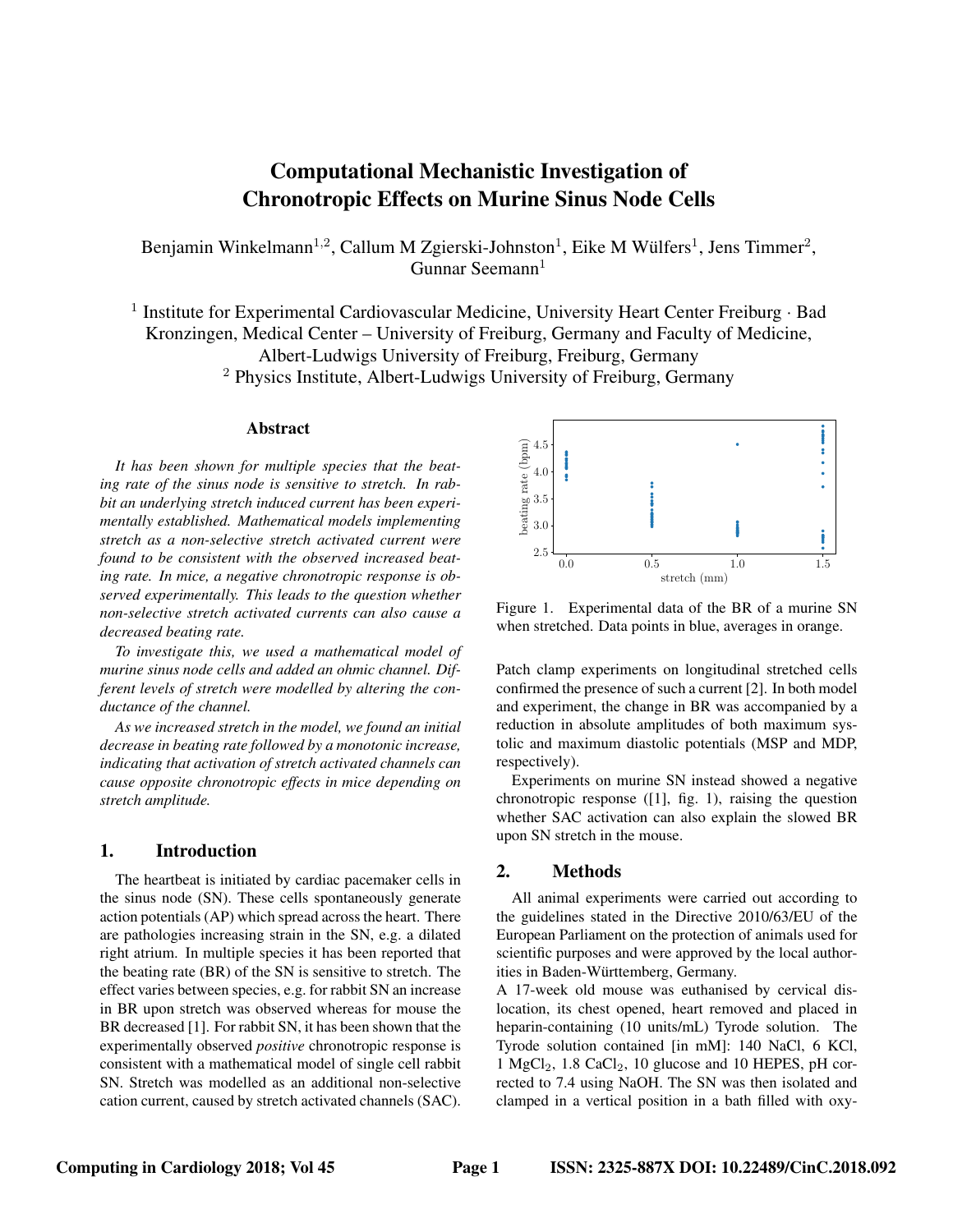genated, room temperature Tyrode solution. The top clamp connected to a force transducer (FORT10, WPI, FL, USA) and the bottom to a micromanipulator. Once mounted, the micromanipulator was adjusted to the point at which diastolic force began to increase, at which point the preparation was shortened to the point at which no diastolic force was measured (about 8 mm length). The BR was measured between 18 and 25 times at 0 mm, 0.5 mm, 1.0 mm and 1.5 mm stretch with a measurement approximately every minute. Length was increased sequentially. The power spectral density of the force signal over 10 beats was found and the first non-zero peak was the BR.

We used a mathematical model for SN cells of mice [3]

$$
\frac{dV_m}{dt} = -\frac{1}{C_m} I_m(V_m, \mathbf{u})\tag{1}
$$

$$
\frac{d\boldsymbol{u}}{dt} = f(V_m, \boldsymbol{u})\tag{2}
$$

where  $V_m$  is the transmembrane voltage,  $C_m$  is the capacitance of the cell membrane,  $I_m$  is the transmembrane current and  $u$  is a vector of gating variables and ion concentrations. To integrate non-selective SAC into this model, we added a current

$$
I = g \cdot (V_m - E) \tag{3}
$$

where  $g$  is the conductance and  $E$  the reversal potential of the SAC. To model the effect of different levels of stretch, g was varied for each simulation in steps of 1 pS/pF beginning from 0 to 20 pS/pF and then in steps of 2 pS/pF up to 48 pS/pF. We calculated  $V_m$  over a time interval of 5 s by numerically solving the ODE with a forward Euler scheme (stepsize  $10^{-6}$  s).

The first 3 s were discarded as transient. The cycle length  $T$  was determined by averaging peak to peak time intervals. The reversal potential of non-selective SAC is expected to be between 0 and  $-20$  mV [2]. Therefore we calculated T also for  $E = 0$ ,  $-10$  mV and  $-20$  mV.

To check whether the ability of the SN to excite surrounding atrial tissue is affected with changed SAC conductance, we used a one dimensional tissue model and the monodomain approach:

$$
\frac{\partial V_m}{\partial t} = \frac{1}{C_m} \left( \frac{\partial}{\partial x} D \frac{\partial V_m}{\partial x} - I_m \right) \tag{4}
$$

where  $D$  is a conduction parameter adjusting the conduction velocity (CV). The model consists of a central SN strand (red in fig. 2) using the described cell model [3]. This strand has a length of 0.7 mm. The model is extended symmetrically on both ends of the center by a strand of peripheral SN cells of length 0.2 mm (green). For these cells, Calcium conductances  $g_{CaL,1.2}$  and  $g_{CaL,1.3}$  were increased by a factor 11.37, the same ratio as in the SN



Figure 2. One dimensional ring model of murine SN and atrial tissue. Red marks the central SN. Green are peripheral SN cells, using a modified cell model. Purple marks the junction between SN and atrial tissue. In orange, a region of outward increasing conductivity is represented. Blue represents atrial tissue.

Table 1. Conduction parameter  $D$  and cell model for different tissue of the 1-d model. \*In peripheral SN cells, the Calcium conductance was increased by a factor of 11.37. \*\*For atrial cell models, the parameters  $\tau_d$  and  $\tau_r$  were multiplied by a factor of 0.5182 and 7.0238, respectively.

| Type              | $D/D_{centralSN}$ | cell model                    |
|-------------------|-------------------|-------------------------------|
| central SN        |                   | Kharche et al. <sup>[3]</sup> |
| peripheral SN     | 5.0               | Kharche et al.* [3]           |
| SN-atria junction | 29                |                               |
| connective tissue | 14.7-36.7         | Inada et al. $**$ [5]         |
| atrial tissue     | 36.7              | Inada et al. $**$ [5]         |

model by Zhang et al. [4]. D was chosen such that the CV within the SN was 60 mm/s (matching [4]). The peripheral SN is coupled via a junction (purple) to atrial tissue. Here, the cell model by Inada et al. [5] was used, with parameters  $\tau_d$  and  $\tau_r$  multiplied by 0.5182 and 7.0238, respectively, to match mouse atrial AP durations. The atrial strand had a length of 5.6 mm. The conductivity increases linearly outward over a length of 0.6 mm (orange) from the value in the SN to a maximum value [6]. This value was adjusted to set the CV to 500 mm/s. To avoid boundary effects, the model was structured as a ring. The values for the conduction parameter can be found in tab. 1.

#### 3. Results

The experimental results of BR change depending on stretch are shown in fig. 1. For 0.5 mm and 1 mm stretch lead to a negative chronoropic response, as the average BR decreased by 21 % and 28 % respectively. For 1.5 mm stretch the response was split into two clusters, one negative and one positive chronotropic.

An excerpt of  $V_m$  progression for no additional channel  $(g = 0)$ ,  $g = 12$  pS/pF and  $g = 32$  pS/pF with  $E = 0$  as calculated with the single cell model is shown in fig. 3. With increasing the conductance of the SAC, the maxi-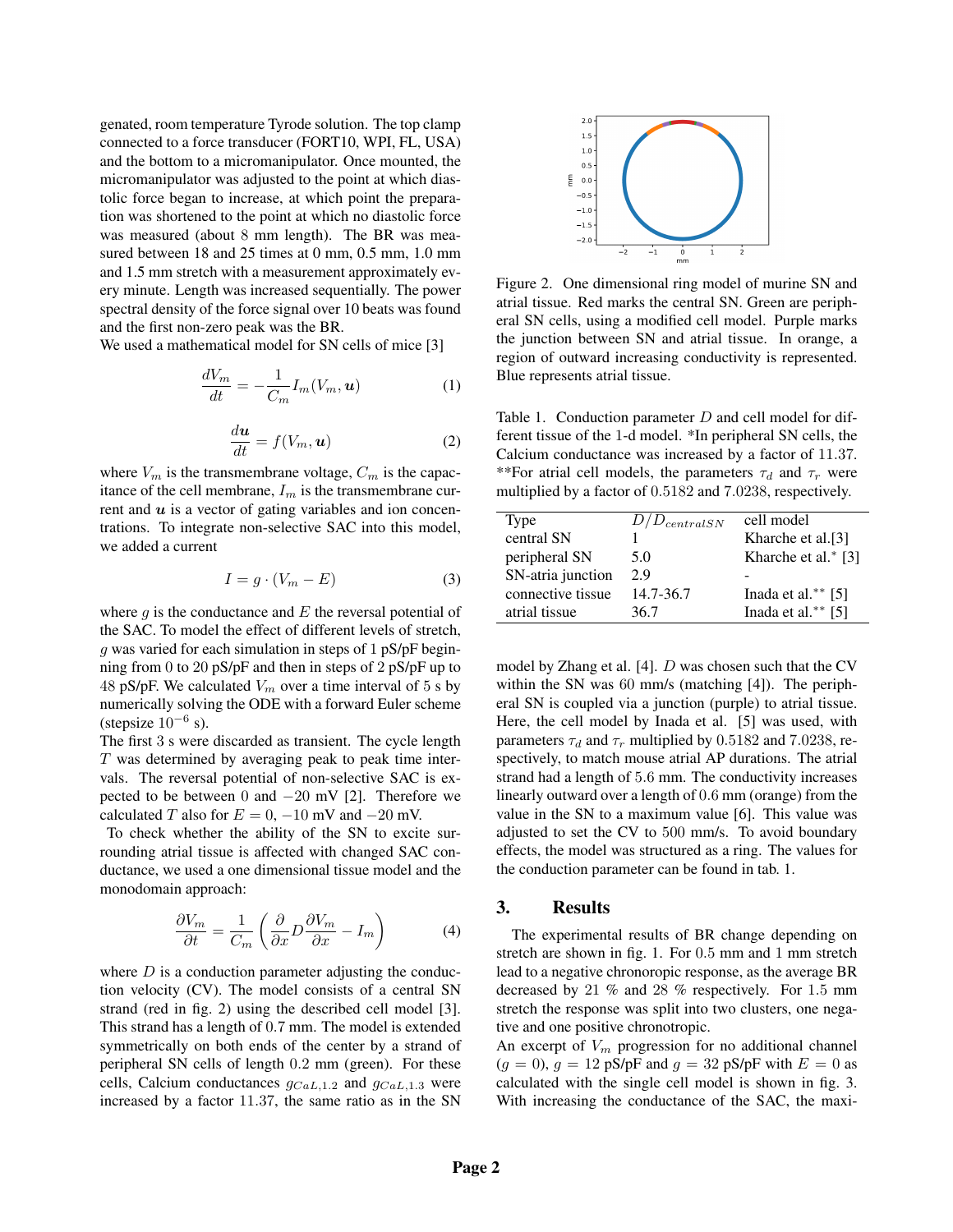

Figure 3.  $V_m$ -t diagram for reversal potential  $E = 0$  and conductances  $g = 0$  (blue),  $g = 12$  pS/pF (orange) and  $g = 32$  pS/pF (green).

mum diastolic potential (MDP) was shifted to more positive values; the voltage amplitude and maximum upstroke velocity were reduced (tab. 2).

The relationship between conductance  $g$  and the frequency f of AP is shown in fig. 4. For the three reversal potentials  $E = 0$  mV,  $-10$  mV,  $-20$  mV, the frequency increased marginally ( $\lt 1\%$ ) for small g. As g was increased further, the frequency decreased until a local minimum was reached, followed by a monotonous increase. More negative reversal potentials shifted this minimum towards higher conductances and decreased the minimum frequency (tab. 3). The results of the tissue model (dashed lines in fig. 4) exhibit a similar tri-phasic behaviour as the single cell model. The base frequency is lower compared to the single cell case and the minima are more pronounced, both in absolute and relative scale. For more negative reversal potentials, the SN loses ability to pace the atrium at lower conductances g.

Table 2. MDP, MSP, voltage amplitude  $(\Delta V)$  and maximum upstroke velocity  $\left(\frac{dV}{dt_{max}}\right)$  for different conductances of the SAC with reversal potential  $E = 0$ .

| q     |              |       |        | MDP MSP $\Delta V$ $dV/dt_{max}$ |
|-------|--------------|-------|--------|----------------------------------|
| pS/pF | mV           | mV    | mV     | V/s                              |
| 0     | $-64.5$ 22.6 |       | - 87.1 | 9.2                              |
| 12    | $-55.6$      | 17.7  | 73.3   | 6.3                              |
| 32    | $-43.3$      | -15.0 | 58.3   | 5.3                              |

Table 3. Location of the frequency minimum (fig. 4) for different E. Values for the 1-d tissue model in parenthesis.

| E     | $g_{min}$  | $f_{min}$  | $f_{min}/f_0$ |
|-------|------------|------------|---------------|
| mV    | pS/pF      | Hz         |               |
| 0     | 11.1(10.6) | 4.53(4.26) | 96% (94%)     |
| $-10$ | 13.3(12.5) | 4.40(4.12) | 93% (91%)     |
| $-20$ | 16.2(15.0) | 4.18(3.87) | 89% (85%)     |



Figure 4. The frequency of the AP plotted against the conductance of the SAC (left). On relative scale normalized with the value for  $g = 0$  (right). Different colours correspond to different reversal potentials  $E = 0$  (red),  $E = -10$  mV (purple),  $E = -20$  mV (brown). The dashed lines indicate results of tissue simulations in a 1 d model. Dashed lines end at conductances, for which the SN did not activate the tissue anymore.



Figure 5. Relative changes of the amplitude  $\Delta V$  and the mean absolute current  $\bar{I}_{abs}$  as g is increased.

## 4. Discussion

We define the mean absolute current  $\bar{I}_{abs}$  – the absolute current flowing through the membrane averaged over one cycle – as

$$
\bar{I}_{abs} := \frac{1}{T} \int_{t_0}^{t_0 + T} |I_m| dt
$$
 (5)

where  $T$  is the basic cycle length. For the single cell model using equation 1 we can relate the frequency  $f = 1/T$  to  $\bar{I}_{abs}$  and the voltage amplitude  $\Delta V$ 

$$
f = \frac{1}{2C_m} \frac{\bar{I}_{abs}}{\Delta V}
$$
 (6)

From eq. 6 we know for the single cell model a change in frequency has to coincide with a change in mean absolute current and/or a change in amplitude. As seen in fig. 5, the amplitude decreased with increased SAC conductance, which would increase the frequency as a direct result. However, the reshaping of the voltage curve affects the currents flowing through the membrane. Together with the added SAC current, the mean absolute current decreases for low conductances. The chronotropic response